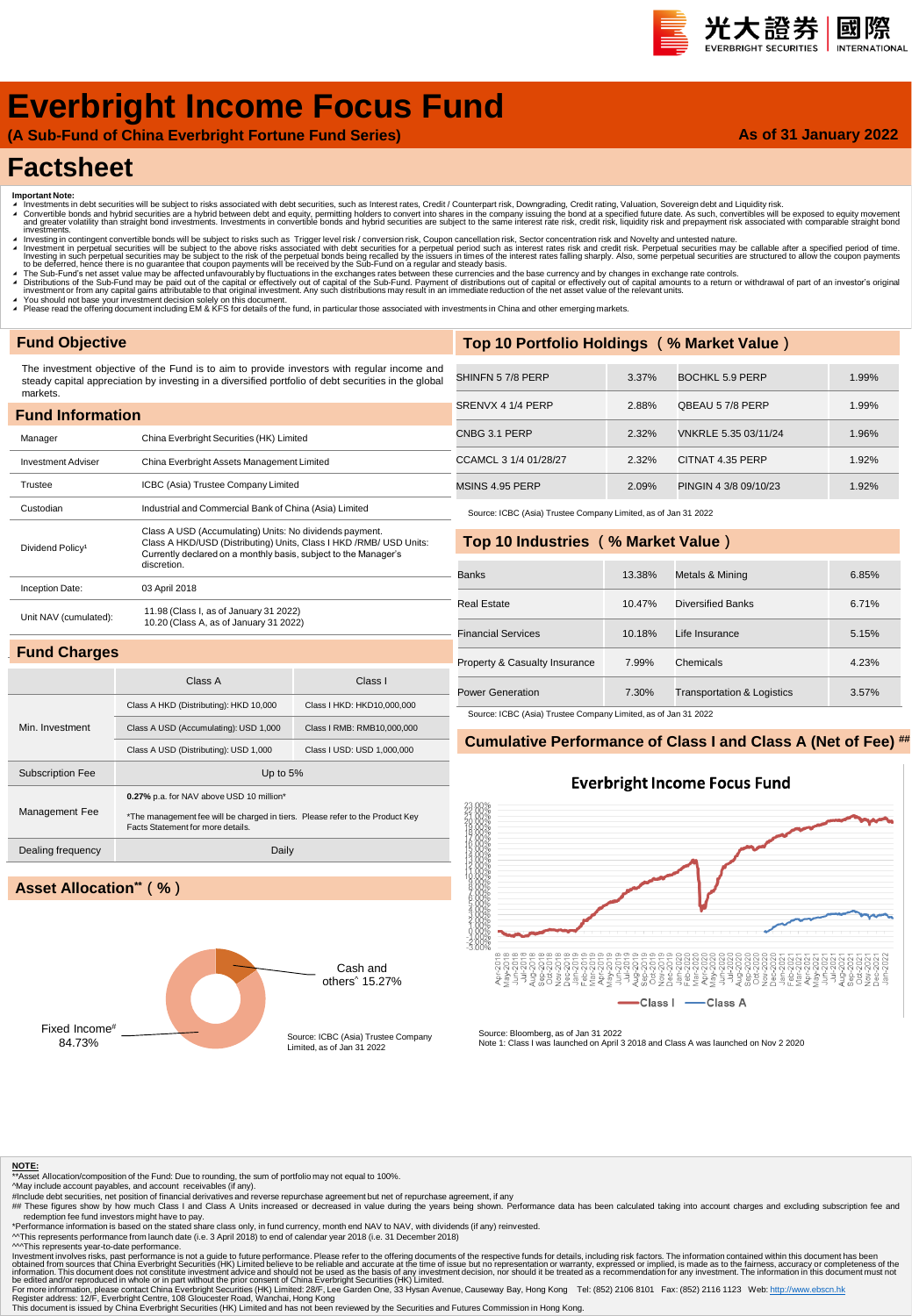# **Everbright Income Focus Fund**

**(A Sub-Fund of China Everbright Fortune Fund Series)**

# **Factsheet**

- 
- Important Note:<br>▲ Investments in debt securities will be subject to risks associated with debt securities, such as Interest rates, Credit / Counterpart risk, Downgrading, Credit rating, Valuation, Sovereign debt and Equid
- ◢ Investing in contingent convertible bonds will be subject to risks such as Trigger level risk / conversion risk, Coupon cancellation risk, Sector concentration risk and Novelty and untested nature. Investment in perpetual securities will be subject to the above risks associated with debt securities for a perpetual period such as interest rates risk and credit risk. Perpetual securities may be callable after a specifi
- A The Sub-Fund's net asset value may be affected unfavourably by fluctuations in the exchanges rates between these currencies and the base currency and by changes in exchange rate controls.<br>A Distributions of the Sub-Fund
- 
- ∡ You should not base your investment decision solely on this document.<br>▲ Please read the offering document including EM & KFS for details of the fund, in particular those associated with investments in China and other em

#### **Country of distribution ( by investment amount)**



| <b>Other Indicators</b>                            |            |
|----------------------------------------------------|------------|
| Sharpe Ratio                                       | 1.66       |
| <b>Yield to Maturity</b>                           | 3.52       |
| Yield to Worst                                     | 2.71       |
| Modified OA Duration                               | 1.43       |
| Portfolio Composite Rating (Fitch / S&P / Moody's) | $A-A-Baa1$ |

Source: Bloomberg, as of Jan 31 2022

#### **Monthly Return**

| Class I | Jan       | Feb      | Mar      | Apr      | May       | Jun               | Jul    | Aua      | <b>Sep</b>         | Oct       | <b>Nov</b> | <b>Dec</b> | Annual return YTD(%) <sup>"**</sup> |          |
|---------|-----------|----------|----------|----------|-----------|-------------------|--------|----------|--------------------|-----------|------------|------------|-------------------------------------|----------|
| 2018    |           |          |          | -0.53%   | $-0.37\%$ | $-0.05\%$ 0.61%   |        | $0.10\%$ | $0.49\%$           | $-0.13\%$ | 0.03%      | $-0.03\%$  | $0.12\%$ M                          |          |
| 2019    | .55%      | $1.11\%$ | $1.34\%$ | 0.96%    | $0.38\%$  | 1.31%             | 0.99%  |          | 0.65% 0.48%        | $0.58\%$  | $0.33\%$   | 0.51%      | 10.68%                              |          |
| 2020    | $1.10\%$  | $0.36\%$ | -6.92%   | 2.52%    |           | 2.63% 2.09% 1.61% |        |          | 1.11% -0.34% 0.40% |           | $1.18\%$   | 0.70%      | 6.12%                               |          |
| 2021    | $0.38\%$  | $0.61\%$ | $0.11\%$ | $0.27\%$ | $0.33\%$  | $0.52\%$          | -0.03% | 0.50%    | 0.00%              | -0.33%    | $-0.27\%$  | $0.41\%$   | 2.53%                               |          |
| 2022    | $-0.56\%$ |          |          |          |           |                   |        |          |                    |           |            |            |                                     | $-0.56%$ |

| Class A | Jan       | Feb   | <b>Mar</b> | Apr         | May      | Jun | Jul                   | Aug | <b>Sep</b> | Oct | <b>Nov</b>                          | <b>Dec</b> | Annual return YTD(%) <sup>***</sup> |          |
|---------|-----------|-------|------------|-------------|----------|-----|-----------------------|-----|------------|-----|-------------------------------------|------------|-------------------------------------|----------|
| 2020    |           |       |            |             |          |     |                       |     |            |     | 0.52%                               | $0.84\%$   | 1.37%                               |          |
| 2021    | $0.30\%$  | 0.53% |            | 0.03% 0.19% | $0.25\%$ |     | $0.46\%$ -0.09% 0.43% |     |            |     | $-0.06\%$ $-0.38\%$ $-0.33\%$ 0.35% |            | $1.67\%$                            |          |
| 2022    | $-0.62\%$ |       |            |             |          |     |                       |     |            |     |                                     |            |                                     | $-0.62%$ |

#### **NOTE:**

\*\*Asset Allocation/composition of the Fund: Due to rounding, the sum of portfolio may not equal to 100%.

^May include account payables, and account receivables (if any).<br>#Include debt securities, net position of financial derivatives and reverse repurchase agreement but net of repurchase agreement, if any<br>## These figures sho

redemption fee fund investors might have to pay.<br>"Performance information is based on the stated share class only, in fund currency, month end NAV to NAV, with dividends (if any) reinvested.<br>^^This represents performance f

Investment involves risks, past performance is not a guide to future performance. Please refer to the offering documents of the expective substanced from sources that China Everbright Securities (HK) Limited believe to be

Disclaimer:<br>This document is prepared by Everbright Securities International and/or its affiliates. It is on basis of the information provided by the recipient and publicly available reports, news, or data. It is not compi

The purpose of this document is not to provide the basis, recommendation, or suggestion for the recipient to make investment decisions. This document divident his metally advisories for any incrument and the metally includ

Any opinion mentioned in this document are exclusively general opinions. The opinions may be different or inconsistent with the research and and/or its affiliates. or its busines mentioned in this document are served by it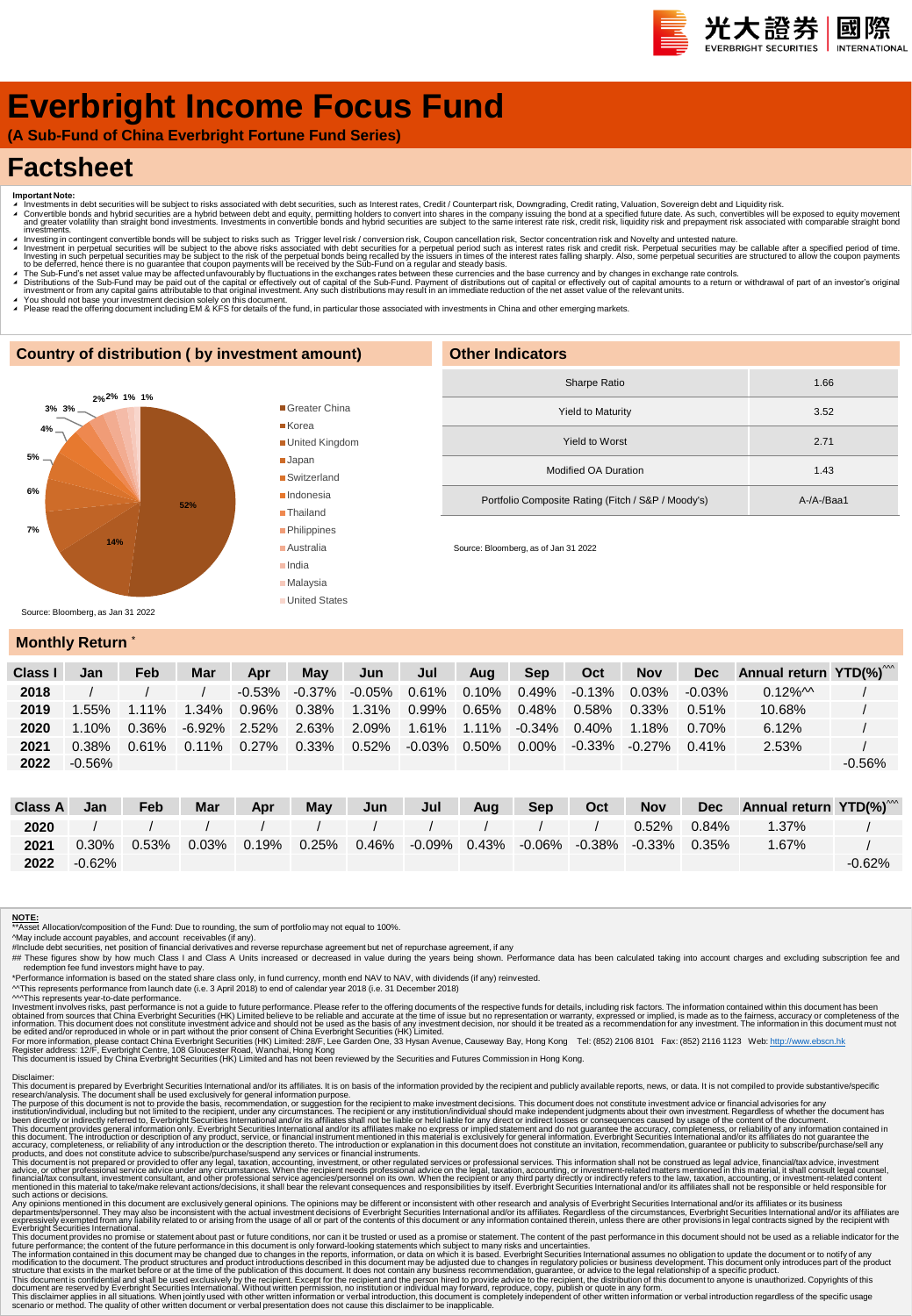

**截止至2022年1月31日**

# **光大焦點收益基金**

**(中國光大富尊基金系列的子基金)**

## **基金概要**

#### **重要提示:**

**基金目標**

- 
- 4 可轉證券投資將承受與情務證券相關的風險,例如利率、信貸次易對手風險、降線、信貸評級、評估、主權債務和流動性風險。<br>4 可轉換債務業投資將承受與情務額證外相關的風險,例如利率、信貸次易對手風險、降風、有限部級行情勞的公司的股份,因此,與直接債券投資相比,可轉換債券將面臨股本波動和更大的波動性 可轉換<br>4 債券和混合證券的投資要承受與直接債券投資相關的相同利率風險、行業集中風險和頂待付款風險 •<br>1 積分和混合證券的投資要承受要項資
- 
- 
- 
- 
- ▲ 投資者不應惶恨據本又僵做出投資決定 。<br>▲ 有關該基金的詳細資料 · 請閱讀發行文件(包括基金說明書和產品資料概要) · 包括有關中國及其他新興市場風險 ·

#### 子基金的投資目標旨在透過投資於由環球市場的債務證券組成的分散投資組合,以為投資者提 供定期收入及穩定資本增值。

| 基金資料    |                                                                                    |
|---------|------------------------------------------------------------------------------------|
| 基金經理:   | 中國光大證券(香港)有限公司                                                                     |
| 基金投資顧問: | 中國光大資產管理有限公司                                                                       |
| 受托人:    | 工銀亞洲信託有限公司                                                                         |
| 托管行:    | 中國工商銀行(亞洲)有限公司                                                                     |
| 派息政策1:  | A類美元 ( 累積 ) 單位 : 不支付股息。<br>A類港元/美元 (分發)單位·I類港幣/人民幣/美元單位:目前在每月的基礎<br>上宣布・由基金經理全權決定・ |
| 成立日期:   | 2018年4月3日                                                                          |
| 單位淨值:   | 11.98 (l類, 2022年1月31日)<br>10.20 (A類, 2022年1月31日)                                   |

| SHINFN 57/8 PERP      | 3.37% | BOCHKL 5.9 PERP       | 1.99% |
|-----------------------|-------|-----------------------|-------|
| SRENVX 4 1/4 PERP     | 2.88% | QBEAU 57/8 PERP       | 1.99% |
| CNBG 3.1 PERP         | 2.32% | VNKRLE 5.35 03/11/24  | 1.96% |
| CCAMCL 3 1/4 01/28/27 | 2.32% | CITNAT 4.35 PERP      | 1.92% |
| MSINS 4.95 PERP       | 2.09% | PINGIN 4 3/8 09/10/23 | 1.92% |

來源: 工銀亞洲信託有限公司 (2022年1月31日)

**十大持倉(市值佔比%)**

#### **十大行業 (市值佔比%)**

| 銀行     | 13.38% | 金屬與礦業 | 6.85% |
|--------|--------|-------|-------|
| 不動產    | 10.47% | 多元化銀行 | 6.71% |
| 金融服務   | 10.18% | 人壽保險  | 5.15% |
| 產物及意外險 | 7.99%  | 化學    | 4.23% |
| 發電     | 7.30%  | 運輸及物流 | 3.57% |

#### **基金費用**

|         | A 類                                                  | 類                                                                |  |  |  |  |  |  |  |
|---------|------------------------------------------------------|------------------------------------------------------------------|--|--|--|--|--|--|--|
| 最低首次認購額 | 港元 (分派) : 10,000港元<br>美元 (累積/分派): 1,000美元            | 港元 : HKD 10,000,000<br>人民幣: RMB 10.000.000<br>美元 : USD 1.000.000 |  |  |  |  |  |  |  |
| 初始認購費   | 最多為5%                                                |                                                                  |  |  |  |  |  |  |  |
| 管理費(每年) | 1,000萬美元以上<br>: $0.27\%$ *<br>*管理費為分級收取。詳情請參照產品資料概要。 |                                                                  |  |  |  |  |  |  |  |
| 交易頻率    | 每個營業日                                                |                                                                  |  |  |  |  |  |  |  |
|         |                                                      |                                                                  |  |  |  |  |  |  |  |
|         | 資產分配**(%)                                            |                                                                  |  |  |  |  |  |  |  |

## 來源: 工銀亞洲信託有限公司 (2022年1月31日)

#### **I 類及A類累積表現 (扣除費用後) ##**

# 光大焦點收益基金 - |類 –– A類

來源: 彭博 (2022年1月31日)<br>注1 : I類基金份額於2018年4月3日設立,A類基金份額於2020年11月2日設立





#包括債券、金融衍生品的淨頭寸與逆回購協議,但扣除正回購協議(如果有)<br>## 這些數字顯示了I 類及A類基金份額在所示年份的價值增減情況 • 業績資料的計算已考慮基金費用 · 但不包括基金投資者可能需要支付的認購費和贖回費 •

\*基金表現僅基於指定的單位類別・計算基礎: 每月末資產淨值對資產淨值(以基金貨幣計算)・所得股息(如果有)會進行再投資和計算在內・<br>^^遠表示從發布日期(即2018年4月3日)到2018日年末(即2018年12月31日)的表現<br>^^遠表示不至今表現。<br>投資涉及風險・過去的表現並不代表未來的表現・有關風險因素的詳情:請參閱各基金的發行文件・本文檔中包含的信息均來自中國光大證券(香港)有限公司認為在發行時是可靠和準確的信息・但未就其公平性・

本文檔中的信息 •<br>如要查詢更多資料 · 請聯絡 中國光大證券(香港)有限公司:香港銅鑼灣希慎道33號利園一期28樓 熱線: (852) 2106 8101 傳真: (852) 2116 1123 網址: [http://www.ebscn.hk](http://www.ebscn.hk/)

註冊地址:香港灣仔告士打道108號光大中心12樓<br>本文件由中國光大證券(香港)有限公司發行‧未經香港證券及期貨事務監察委員會審查。